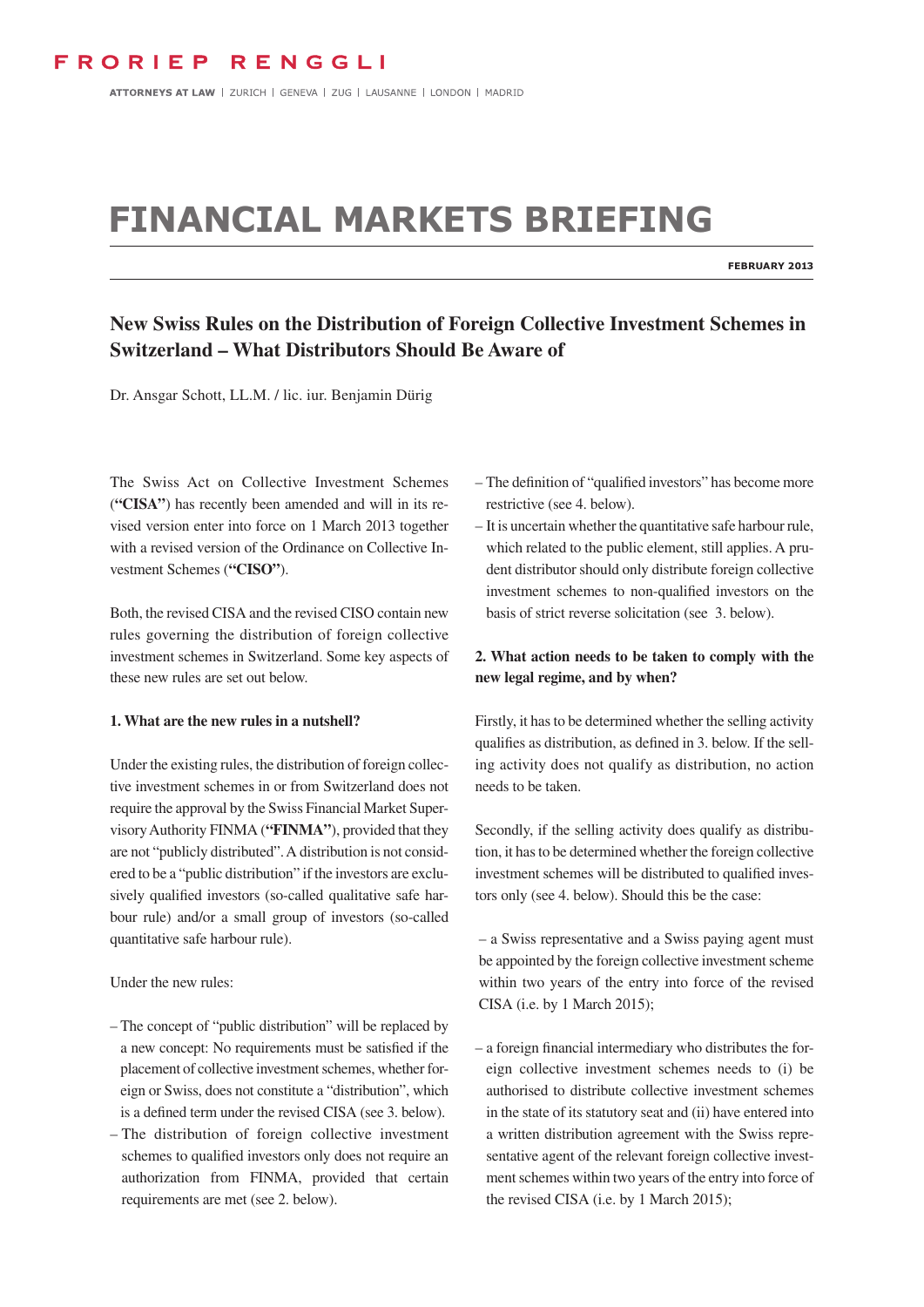ATTORNEYS AT LAW | ZURICH | GENEVA | ZUG | LAUSANNE | LONDON | MADRID

#### **› FINANCIAL MARKETS BRIEFING PAGE 2**

- regarding Swiss financial intermediaries the new rules are contradictory. We believe that the above-mentioned requirements only apply to foreign financial intermediaries. As a consequence, as under the existing rules, Swiss distributors do not require an authorization from the FINMA; and
- the distribution documentation (incl. disclaimers and selling restrictions) and websites may need to be amended to reflect the revised definition of qualified investors (see. 4 below) as per 1 June 2013.

If foreign collective investment schemes will be distributed (also) to non-qualified investors in or from Switzerland, both the distributor and the foreign collective investment schemes must be authorized by the FINMA, and a Swiss representative and paying agent must be appointed. Should the foreign collective investment schemes have been approved by the FINMA for the distribution to non-qualified investors already under the existing regime, the new, more restrictive approval requirements have to be satisfied within one year of the entry into force of the revised CISA (i.e. by 1 March 2014).

## **3. What will be considered as distribution?**

All kind of offering of, or advertisement for, collective investment schemes, whether foreign of Swiss, will be considered as distribution under the new CISA, unless such offering or advertisement is made:

- exclusively to a regulated financial institution such as a bank, securities dealer, fund management company, asset manager of collective investment schemes or central bank (each a **"Regulated Financial Institution"**) or a regulated insurance institution;
- on the basis of a strict reverse solicitation;
- by an asset manager to a Regulated Financial Institution on the basis of a written asset management agreement; or
- by an independent asset manager to its client on the basis of a written asset management agreement, provided that the independent asset manager is subject, (i) as financial intermediary, to the Swiss laws on anti-money launder-

ing, and (ii) to the recognized conduct of business rules of an organisation in the financial sector (a **"Recognized Independent Asset Manager"**), and the asset management agreement is in compliance with the recognized standards of the afore-mentioned organisation.

Further, the publication by regulated financial intermediaries of current prices, net asset values and tax data does not constitute a distribution of collective investment schemes, provided that such publication does not include any contact details. Finally, the revised CISA exempts to a certain extent the offering of participation plans to employees through collective investment schemes.

## **4. Who will be treated as a qualified investor?**

As of 1 June 2013, the following entities will be treated as qualified investors by operation of law:

- Regulated Financial Institutions and regulated insurance institutions;
- public entities and retirement benefits institutions with professional treasury operations; and
- companies with professional treasury operations.

Further, certain individual investors have the right to opt in or opt out, respectively:

- An investor who has concluded a written management agreement with a Recognized Independent Asset Manager or a Regulated Financial Institution will be deemed to be a qualified investor, provided that it does not declare that it wants to be treated as a non-qualified investor (opting out). The investor has to be informed of its status as qualified investor, the relevant risks involved, and its right to opt out before 1 June 2013;
- A high net worth individual (who does not fall within the above-mentioned category) may declare in writing that it wants to be treated as a qualified investor (opting in), provided that it (i) may demonstrate the knowledge necessary to understand the risks in connection with the investment based on individual education, professional experience or similar experience in the financial sector,